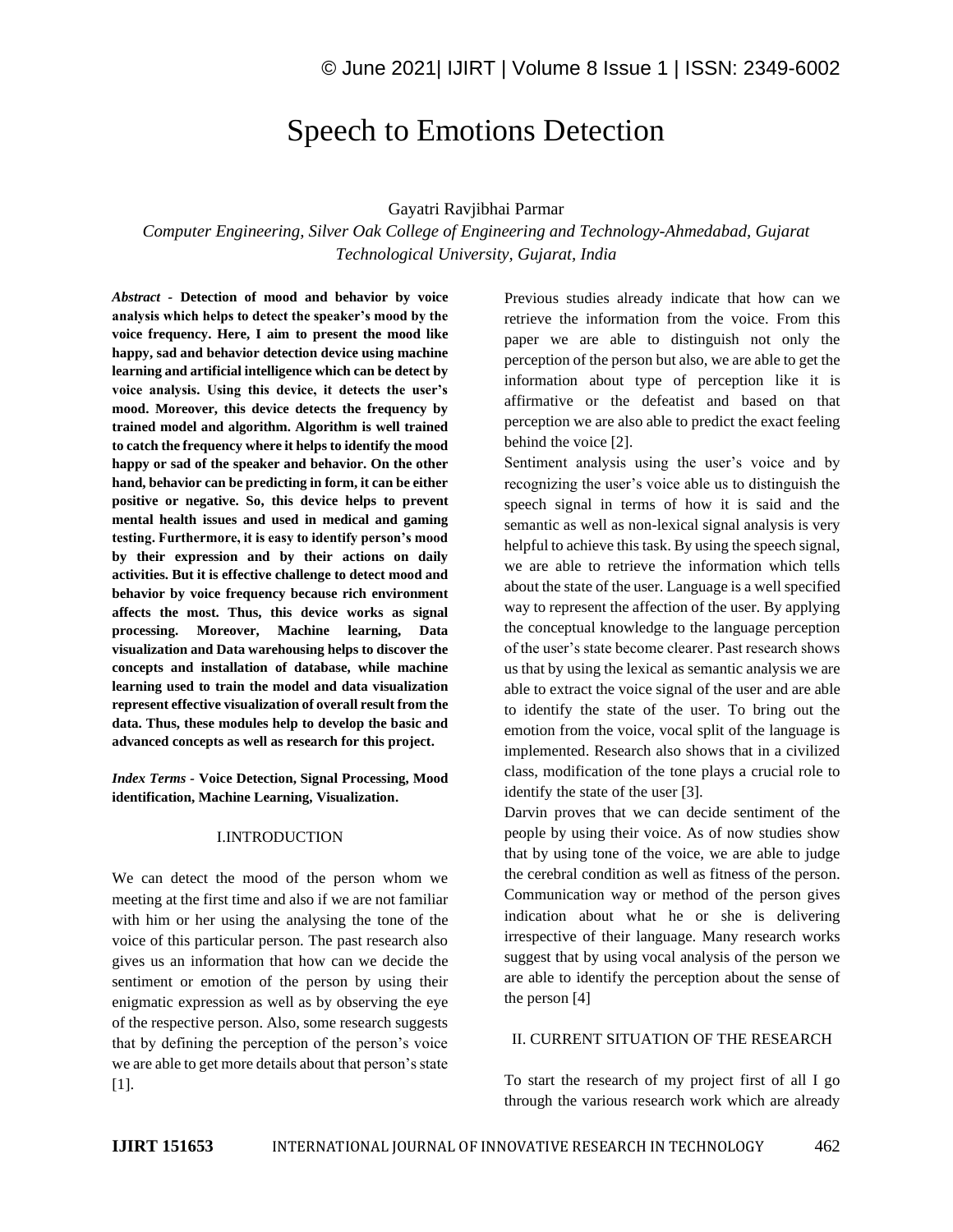done in this field and by briefly studying all the research I list out some major problems associated with the current research and try to solve as much as possible problems using modifying the current algorithms or by developing the new algorithms which are more efficient as well as accurate.



Fig: Block diagram of the system

This system covers mainly seven task which are given below.

- 1. Dataset selection
- 2. Converts data into the frames
- 3. Extraction of the feature from the frame
- 4. Feature vector extraction from the frame using MFCC
- 5. Pitch of the Audio signals and their property
- 6. MLP classifier for the classification
- 7. Output generation using python

Apart from the above seven modules some modules are remain same for most of the system like dataset, frame conversion, and the output displaying. So, I focused on the major modules which needs improvement and these are Feature extraction as well as classification and identification of the property for the audio signals. I figure out the changes needed in these modules and mentioned a comparison with the different research papers.

A. Extraction Of the Feature

I found that in most of the work which already done used a Multilayer perceptron model for the purpose of the feature extraction and to analyze the problems associated with this model I go through the various research work which are previously conducted and found some problems associated with this model which are given below.

In MLP number of initial parameter increase in multiplicative order as we increases the layer of the model from one to two and so, on which generates highly redundant data and process becomes more complex at the execution level [5]

In MLP models information regarding geographical data is in spatial form which is hard to process [6].

I also studied the problem occurred while using Hidden Markov model from the available research paper and one common problem in all research paper I found is given below.

• Hidden Markov Model uses numbers of parameters which are unstructured in the nature so, sytem is unable to define the associated dependencies between the different hidden states [7]

Finally, I reach at the conclusion that to overcome these problems I have to design a unique solution which resolve the associated problem with both model and for that purpose I applied Discrete Fourier Transform as well as Mel Frequency Wrapping and working of this system is illustrate in the figure given below.



Fig: Discrete Fourier Transform for the Feature Extraction Process

There are some advantages of using Discrete Fourier Transform and Mel frequency wrapping which are given below. I listed out some advantages associated with using Discrete Fourier Transformation as well as Mel Frequency Wrapping which I given below

The major advantage of using the Fourier transform is that it provides loss less transformation of the information means we can utilize whole signal during the process. The second advantage of using fourier transformation is that we can utilize all the information related to the signal like their amplitude, phase as well as the nature of the signal and we can utilize these information to transform the signal into the domain of the frequency [8].

## B. Feature Vector Extraction Using MFCC

After the process of the feature extraction, I studied the various models used for the coding of the speech as well as filter designing. To select better coefficient for the filtering technique I studied the coefficient used for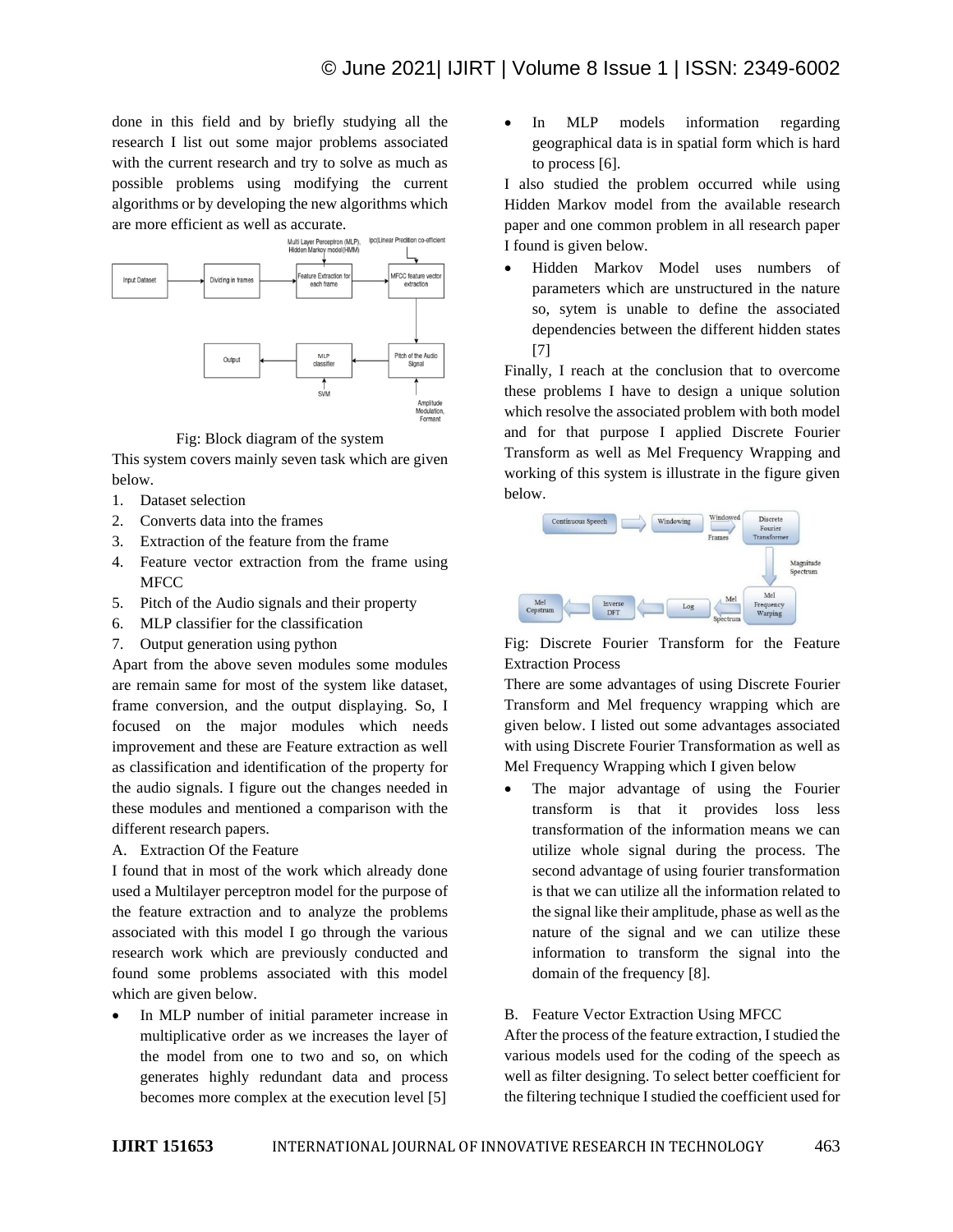the prediction in a Linear manner and during the study I found some major drawbacks associated with this technique which I listed below.

- Due to quality reduction in the bitrates of the speech signal, quality of the signal is drastically reduce [9].
- For the purpose of the long distance transmission this technique generates lossy compression which is not feasible when distance is longer [10].

To resolve these problems, I go through the technique called MFCC Feature vector extraction which comes with numerous advantages which I mentioned below.

- This technique uses a Quantum neural Network which provides a parallel computation methods so, that the training time for the data is reduced [11].
- This technique uses a IPSOQNN model which provides a very fast recognition for the signal [12] .
- When we train ONN using the IPSO the convergance rate is more higher and provides an accurate prediction by utilizing all the capabilities of global optimization [13].
- MFCC concentrates on the major characterisitcs of the phones available in the speech and it also reduces the complexities of the calculation [14]

C. Pitch Of the Audio Signal And Their Property

By using Amplitude modulation technique for the extracting the property of the audio signal there are some major problems while extracting the frequency which I listed below.

- Amplitude modulation is works on the higher bandwidth so, we require higher bandwidth then the original signal [15].
- Detector used for the amplitude modulation technique is very sensitive about the nose and when there is a higher noise available in the audio signal then it is much more difficult to recognize the original signal [16].

After researching on various technique used for the voice detection finally, I select the Pitch detection method which comes with various advantages over other techniques which are given below.

This technique provides a distinguish between the human voice and the voice of the musical instrument [17]

- By this technique sytem is able to identify the gender of the person [18].
- By using this technique system is able to track the timestamp at when voice is recorded and it is easy to identify that it is morning or noon or the evening at the time of the recording [19].
- By using the pitch of the signal system can easily identify the approximate age of the person who recorded the audio [20].

# D. MLP Classifier for The Classification

To study how the classification technique works I go through the various research papers and study the classifier named as SVM or Support Vector Machine and during my research work I found some major drawbacks of the SVM which I listed below.

- SVM algorithm is not suitable for the larger dataset [21].
- There is an overlapping in the target class when audio signal consist more noise [22].
- If there are more features are availble as compare to the training samples then this algorithm is unable to provide more accurate results [23].

So, I prefer to go with the MLP (Multi-Layer Perceptron) for the classification purpose which provides all the solution needed for the system and some advantages of using MLP is given below

- This algorithm is efficient even if the dataset is large in the size [24].
- This algorithm is able to manage thousands of data without deleting single data from the database [25].

This algorithm provides imporance parameter to each and every variable in the classification phase [26].

# III. THE PROBLEM AREAS ADDRESSED BY THIS PROJECT

Here by studying various research work I found some major problems in the current methodology of mood detection and behaviour analysis by using voice, which I listed below.

- In most of the papers I found that authors used a MLP for the feature extraction which comes with the disadvantage that when number of parameters grow then it will increase the redundancy.
- In most of the papers, authors used amplitude modulation technique to define the property of the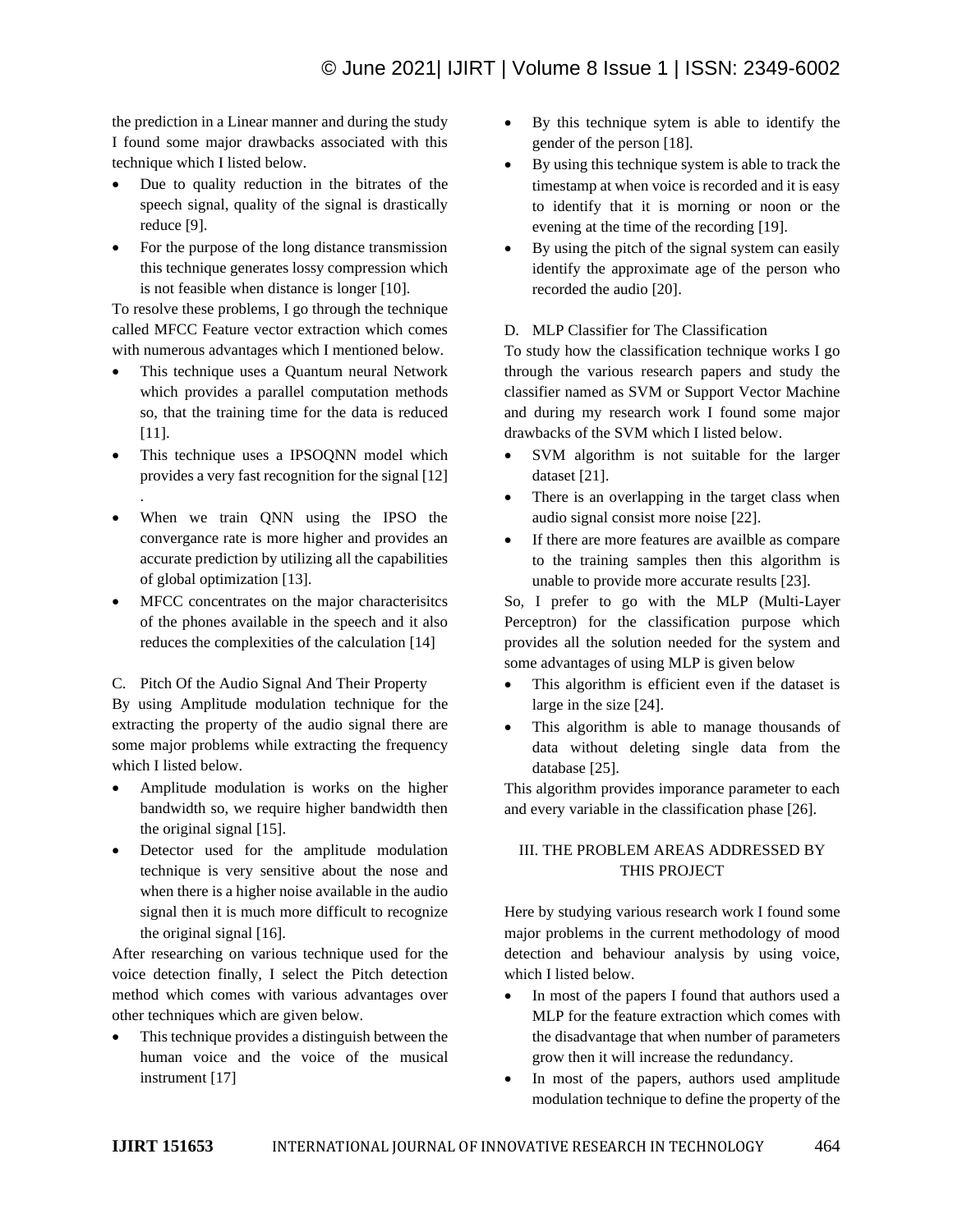audio signal but it consumes twice the bandwidth than the original signal which is a costly process and computation becomes more complex.

• To classify the data most of the authors used a SVM classifier which is suitable for the data with no or less noise. But when level of noise increases it gives an inappropriate result and efficiency of the algorithm is drastically reduced.

# IV. OBJECTIVES OF THE RESEARCH

There are many objectives covered in the research and some major one is given below.

- 1. Detection of Voice
- 2. Feature Extraction of the voice
- 3. Designing an algorithm
- 4. Database creation
- 5. Classification of voice using classifier
- 6. Analysis of the speech
- 7. Defining spectrum for the speech
- 8. Reliability and the mobility of the application

I briefly explain all the objectives of the system to better understand the process in effective manner.

- 1. Detection of Voice: The mood of the person is detected by using detection components which are able to recognize the voice of the person more effectively. Using this components system is able to segment the speech into the different level of frequency and also allows the analysis of the feature extraction.
- 2. Feature Extraction of voice: After the detection of the voice this module extracts the features from the voice of the person and provides the different range of the frequency from that voice by using the extraction algorithm.
- 3. Optimization Algorithm: This algorithm is useful to optimize the frequency of the voice by using signal processor. By using various kinds of classification, it gives an accurate frequency of the voice. There are number of functions are used to detect the mood as well as frequency of the audio signal and by using this algorithm we are able to get actual values as compared to the predicted values.
- 4. Database Creation: Database is used to store the clips of the various voice tone and to perform this task we have to use different kinds of libraries as well as tools needed to setup the database and by

setting up the database, we are able to take decision for the improvement in the execution.

- 5. Classification of voice using Classifier: To classify the various voice over the tone of the audio signal classification algorithms are helpful. By using this algorithm, we are able to extract the mood of the person at a various frequency level and based on that frequency we are also able to judge the behavior of the person.
- 6. Analysis of the Speech: Speech signal plays a vital role for the identification of the moods such as happy or sad where speech frequency is useful for the deriving the feature associated with that frequency and based on that feature algorithm help the system to select the appropriate mood of the speaker.
- 7. Spectrum for the speech: This device is useful for collecting the data and the experiment performed and finds the actual frequency range associated with that data. After that it predict the mood which is closest to the actual values and finally discover the mood of the speaker.

# V. IMPLEMENTAION OF WORK

## A. Data Set

In this research work I used a dataset named as RAVDESS (Ryerson Audio-Visual Database of Emotional Speech and Song dataset) which consist approximately 7356 files which are rated by the individual on the basis of emotional validity, intensity as well as based on the genuineness.

## B. Data Preparation

To prepare the data we have to create a function which is able to extract the emotion label as well as the gender label from the available files. For that purpose, we used a function called glob () which assign all the path names available in the file to the model.

## C. Extraction Of the Feature

Here I used a Mel Spectrogram which is available in the library named as Librosa. It obtains the value in the form of Log-Mel Spectrogram for each audio file given to the model and then it averages all the values of the spectrogram. Finally, these averaged values are converted into the new data frames. Here, I put code used to generate the feature using the Librosa library. def extract feature(file name, mfcc, chroma, mel):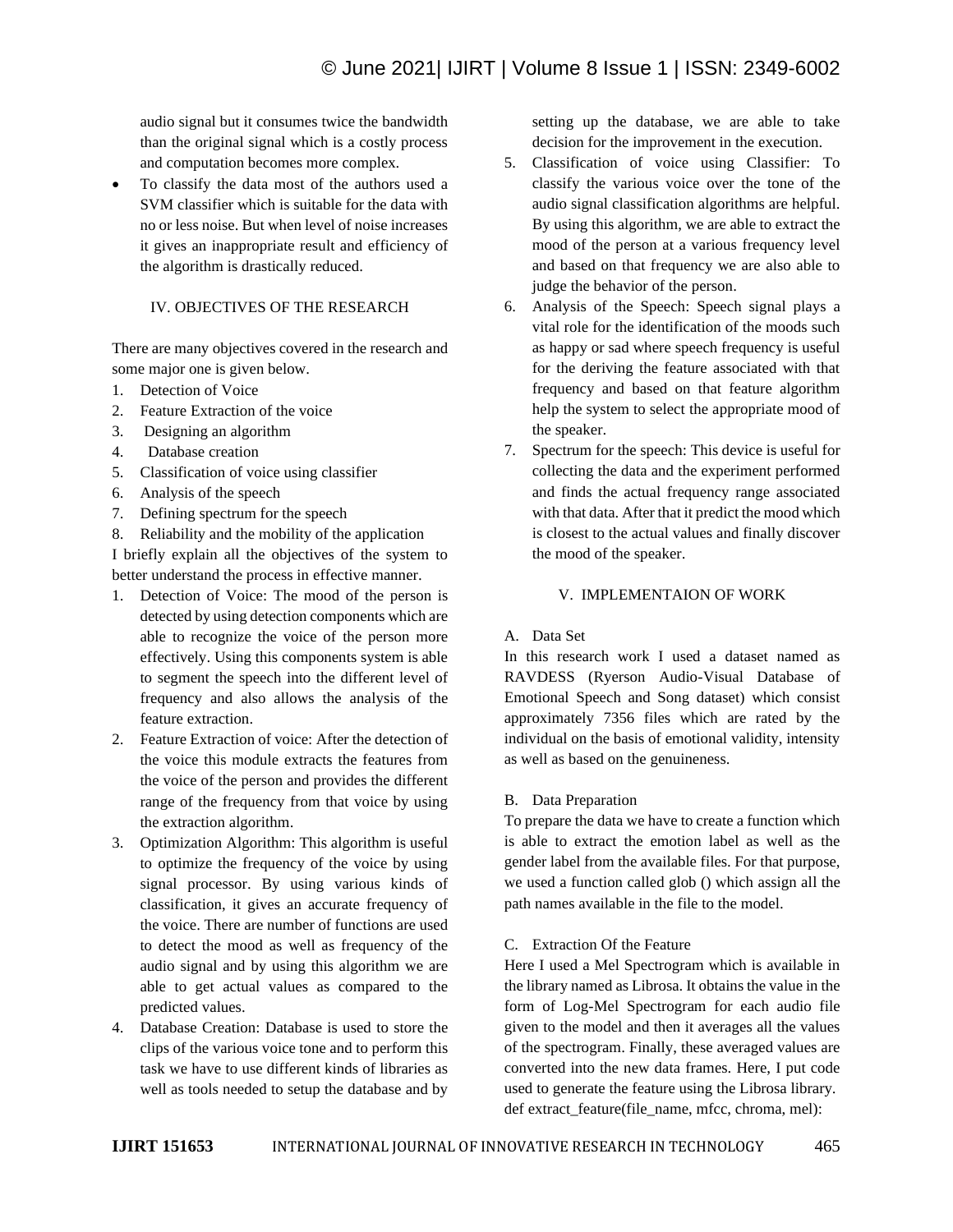with soundfile.SoundFile(file\_name) as sound\_file:  $X = sound$  file.read(dtype="float32") sample\_rate=sound\_file.samplerate if chroma: stft=np.abs(librosa.stft(X)) result=np.array([]) if mfcc: mfccs=np.mean(librosa.feature.mfcc(y=X, sr=sample\_rate, n\_mfcc=40).T, axis=0) result=np.hstack((result, mfccs)) if chroma: chroma=np.mean(librosa.feature.chroma\_stft(S=stft, sr=sample\_rate).T,axis=0) result=np.hstack((result, chroma)) if mel:

mel=np.mean(librosa.feature.melspectrogram(X, sr=sample\_rate).T,axis=0) result=np.hstack((result, mel))

return result

I calculate the absolute value from the element using the Librosa library. After that I applied MFCC to represent the information regarding the sound. Here I used 13 coefficients of MFCC to use it as a feature and it represented as an envelope of the spectra. I discard the higher dimensions of the feature to make the spectra simpler. MFCC is able to recognize the different kinds of phonemes using the difference between the features.

After that the outcome is transferred to the hstack () function which is an array of one-dimensional data to store the outcome in a single dimension.



Cepstral Coefficients Fig: Cepstral Coefficient from the Audio Signal

# D. Signals

Signal can be defined as a variation in a frequency with respect to the time. Here we have to collect various samples of an air pressure with respect to the time and have to measure rate of the sample data per second and it is commonly of 44.1 KHZ.

#### E. The Fourier Transform

Using Fourier Transform we are able to convert the various amplitudes collected at the time of sampling to the individual frequencies by using mathematical formulas. It means that using Fourier Transform we are able to convert signal from the frequency domain to the time domain and the output of this formulas is known as a spectrum.

#### F. Spectrogram

The Frequency of the signal is frequently changing over a time in the audio or a speech signal and these signals are known as a non-periodic signal. Using spectrum, we are able to represent the signals over a time and for this purpose a technique called Short-Time Fourier Transform is used. The main task of STFT is to compute several spectrums by performing the FTT on a different window segment of the signal. The output of this technique is known as the Spectrogram. By using spectrogram, we can be able to visualize the frequency of the signal over a time.

G. The Male Scale

Mel scale is defined as the unit of the pitch which represent the equal distances in pitch sounded equally distant to the listener. The reference scale between the scale and the normal frequency is selected as a 1000 mels to a 1000 Hz tone. Let us take an example to understand the Mel-scale. If any listener listens a frequency ranges from 600 Hz to the 650 Hz, then it is easy to tell the difference between two frequencies for him or her. But if he or she is listening the frequency of a scale like between 12000Hz to 12500 Hz then it is somewhat difficult for him or her to find the exact difference between the frequencies. The frequencies which are converted from frequencies to the Mel scale is known as the Mel-Spectrogram.

#### H. Pre-Processing of the Data

To pre-process the data following steps are performed which are given below.

- 1. Train and Test-Split the Data
- 2. Normalization of the data to improve the stability and the performance of the data
- 3. Perform Encoding on a target variable

In this process we split the data into various columns based on the category of that data and numbers of column are same as the number of categories present in the data. Each column is indicated by either zero or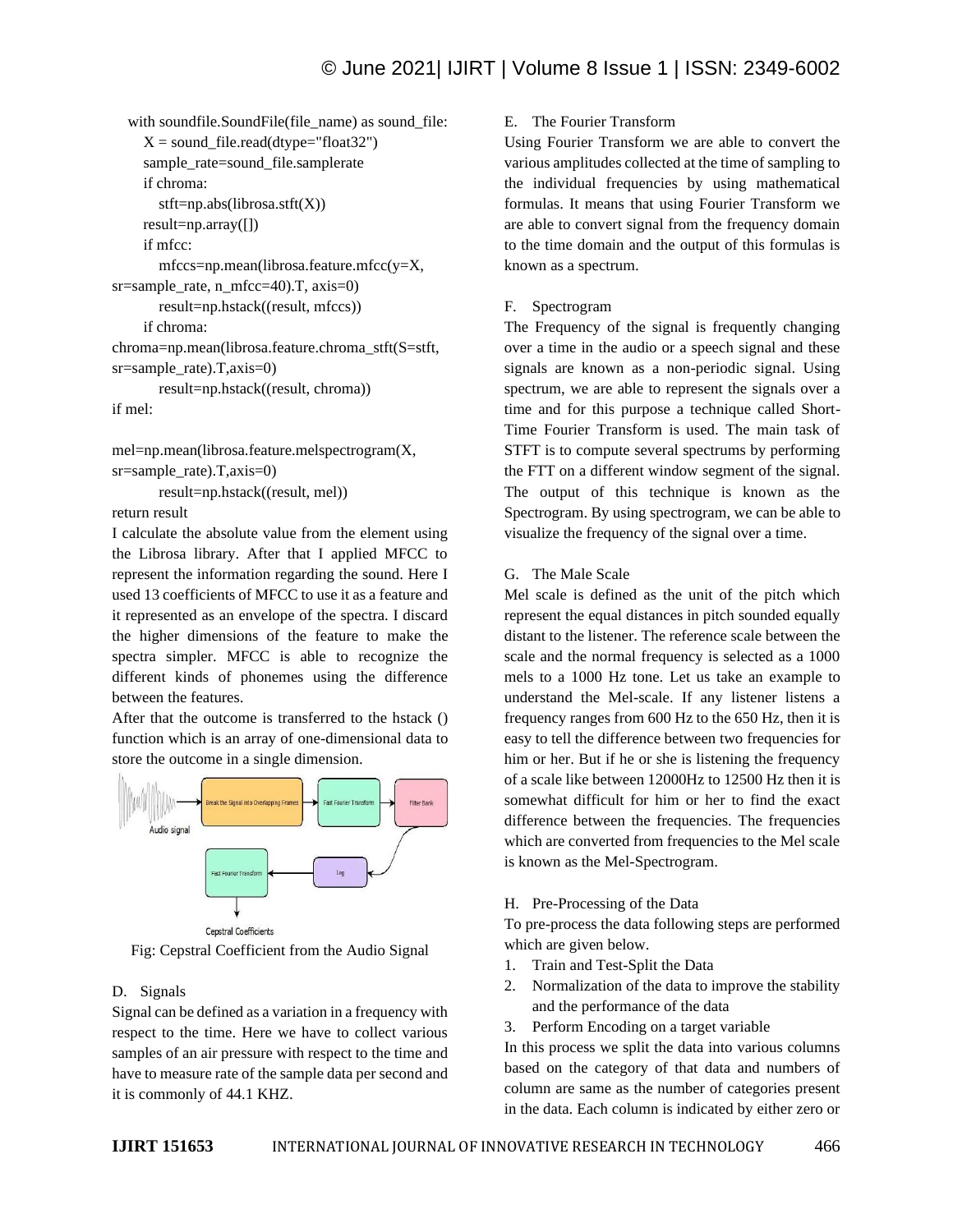the one based on the which corresponding column has been placed.

I. Classification Stage

Now MLPClassifier has an internal neural network for the purpose of classification. This is a feedforward ANN model.

In this stage I select the Multi-Layer Perceptron Classifier as an internal network to classify the data and this model is referred as a Feedforward ANN model

J. How To Initialize the Multi-Layer Perceptron Classifier?

Here I provided sample code by which we are able to initialize the MLP classifier.

model=MLPClassifier (alpha=0.01, batch\_size=256, hidden layer sizes= (300,), learning rate='adaptive')



Fig : MLP with Hidden Layer

Here I calculate the accuracy score () function to find out how accurate the model is and this function is imported from the SKLearn Library. Here I rounding the accuracy up-to two decimal points.

#### VI. CONCLUSION

By go through the various research work and finding the research gap associated with the past work, I am able to recognize the current problem in the system and also able to design the solution for my research work. By changing the existing algorithm and by improving the performance of the algorithm I am able to get the desired result with better accuracy.

#### **REFERENCES**

[1] P. E. G. B. Pascal Belin, "Understanding Voice Perception," British Journal of Psychology, vol. 102, no. 4, pp. 711-725, 2011.

- [2] J. Lundergren, "The psychological impact of a person's voice," The Heart of Tech, 2015.
- [3] S. V. C. P. M. Kalamani, "Feature selection algorithms for automatic speech recognition," 2014.
- [4] G. Priest, "Charles Darwin's Theory of Moral Sentiments," Journal of the History of Ideas, vol. 78, no. 4, pp. 571-593, 2017.
- [5] B. A. Hamid Moghaddasi, "Study on the Efficiency of a Multi-layer Perceptron Neural Network Based on the Number of Hidden Layers and Nodes for Diagnosing Coronary- Artery Disease," Jentashapir Journal of Health Research, pp. 4-5, 2017.
- [6] HMühlenbein, "Limitations of multi-layer perceptron networks - steps towards genetic neural networks," ELSEVIER, vol. 14, no. 3, pp. 249-260, 1990.
- [7] P. T. Chandralika Chakraborty, "Issues and Limitations of HMM in Speech Processing: A Survey," International Journal of Computer Applications, vol. 141, no. 7, pp. 13-17, 2016.
- [8] H. X. C. L. Jiufei Luo, "A comparative study of interpolation discrete fourier transform algorithms under strong noise," IEEE, p. 158, 2016.
- [9] B. S. Atal, "The history of linear prediction," IEEE Signal Processing Magazine, vol. 23, no. 2, pp. 154-161, 2006.
- [10]B. S. Atal, "The history of linear prediction," IEEE Signal Processing Magazine, vol. 23, no. 2, pp. 154-161, 2006.
- [11] S. M. Md. Afzal Hossan, "A novel approach for MFCC feature extraction," 2011.
- [12] F. G. E.A. Grimaldi, "PSO as an effective learning algorithm for neural network applications," 2004.
- [13] F. G. E.A. Grimaldi, "PSO as an effective learning algorithm for neural network applications," 2004.
- [14] C.-f. C. Wei Han, "An efficient MFCC extraction method in speech recognition," 2006.
- [15] N. Paraouty, "Interactions between amplitude modulation and frequency modulation processing: Effects of age and hearing loss," The Journal of the Acoustical Society of America, vol. 140, p. 121, 2016.
- [16]S. A. S. Alkadhim, "AMPLITUDE MODULATED SIGNALS: Generation Methods," ResearchGate, p. 17, 2020.